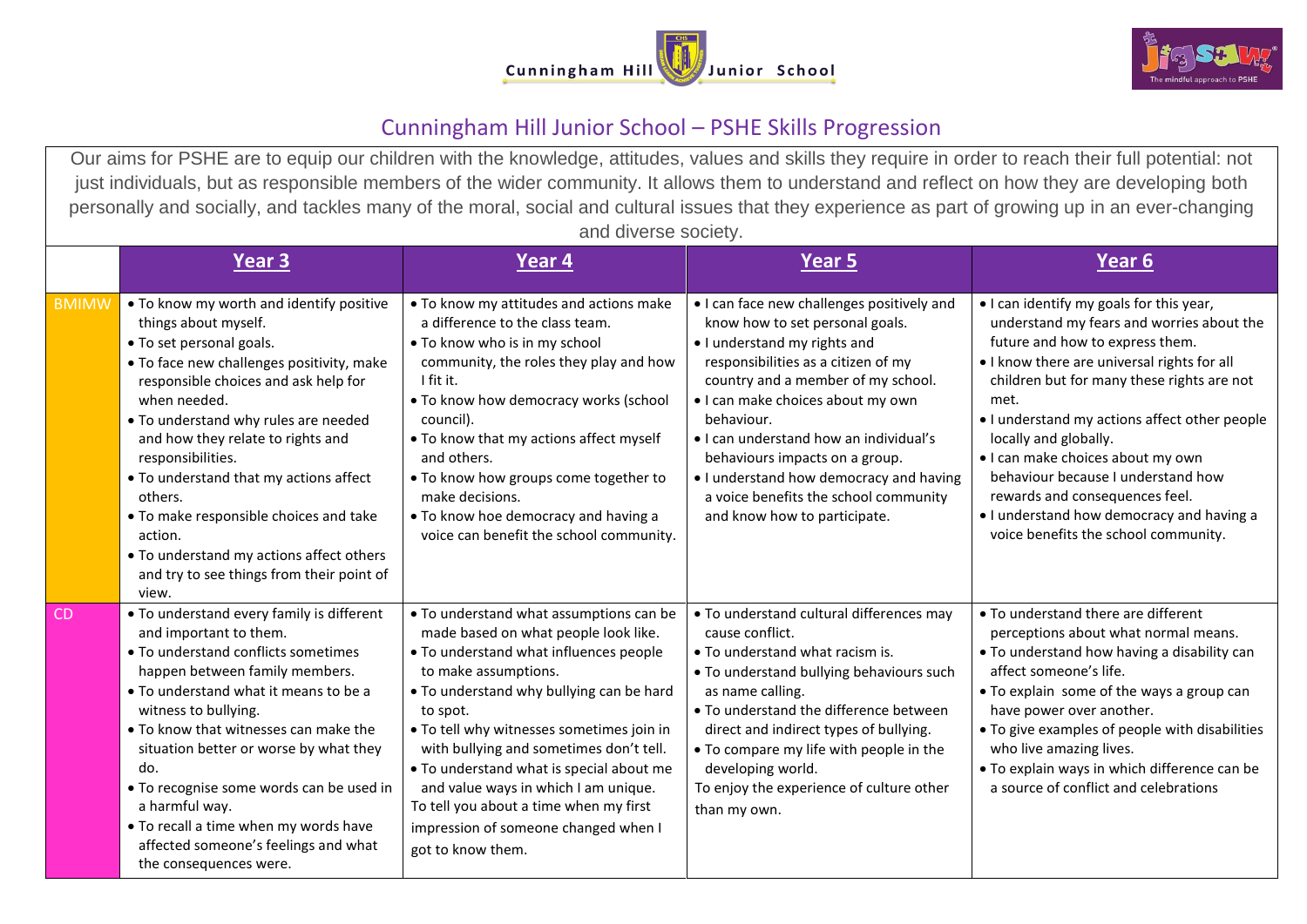



| $D$ and $G$ | • To describe someone who has faced<br>difficult challenges ad overcome these.<br>• To identify a dream/ambition that is<br>important to me.<br>• To enjoy facing new learning challenges<br>and work out ways to achieve them.<br>• To be motivated and enthusiastic about<br>achieving our new challenge.<br>• To recognise obstacles which may<br>hinder my achievement and take steps<br>to overcome them.<br>• To evaluate my own learning process.                     | • To explain some of my hopes and<br>dreams.<br>• To understand that sometimes my<br>hopes and dreams may not happen.<br>• To be able to reflect on positive and<br>happy experiences and know that this<br>can help to counteract disappointment.<br>• To know how to make a new plan and<br>set of goals.<br>• To know how to work out the steps to<br>take to achieve a goal, and can do this<br>successfully as part of a group.<br>• To identify the contributions made by<br>myself and others.                                                      | • To understand I may need money to<br>achieve some of my dreams.<br>• To know about a range of jobs carried<br>out by people I know.<br>• To identify a job I may like to do when I<br>grow up.<br>• To describe the dreams the dreams and<br>goals of young people in a culture<br>different to mine.<br>• To understand that communicating with<br>someone in a different culture means<br>we can learn form each other. | • To know my learning strengths and can set<br>challenging but realistic goals.<br>• To work out the learning steps I need to<br>reach my goals.<br>• To identify problems in the world that<br>concern me.<br>• To work with other to make the world a<br>better place.<br>• I know what others im my class lie and<br>admire about me and can accept their<br>praise.                                                                                                                                                                                                                                                                                                  |
|-------------|------------------------------------------------------------------------------------------------------------------------------------------------------------------------------------------------------------------------------------------------------------------------------------------------------------------------------------------------------------------------------------------------------------------------------------------------------------------------------|------------------------------------------------------------------------------------------------------------------------------------------------------------------------------------------------------------------------------------------------------------------------------------------------------------------------------------------------------------------------------------------------------------------------------------------------------------------------------------------------------------------------------------------------------------|-----------------------------------------------------------------------------------------------------------------------------------------------------------------------------------------------------------------------------------------------------------------------------------------------------------------------------------------------------------------------------------------------------------------------------|--------------------------------------------------------------------------------------------------------------------------------------------------------------------------------------------------------------------------------------------------------------------------------------------------------------------------------------------------------------------------------------------------------------------------------------------------------------------------------------------------------------------------------------------------------------------------------------------------------------------------------------------------------------------------|
| <b>HM</b>   | • To understand how exercise affects my<br>body.<br>• To know important organs in my body.<br>• To know the amount of calories, fat and<br>sugar I put into my body will affect my<br>health.<br>• To explain my knowledge and attitudes<br>towards drugs.<br>• To identify things, people and places to<br>keep strategies to keep myself safe.<br>• To identify when something feels safe<br>or unsafe.<br>• To know how complex my body is and<br>how to take care of it. | To recognise how different friendships<br>are formed, how I fit into them and the<br>friend I value the most.<br>To understand there are people who<br>take on roles of leaders or followers in<br>a group, and I know the role I take in<br>different situations.<br>• To understand the facts about smoking<br>and its effects on health.<br>• To understand the facts about alcohol<br>and its effects on health.<br>• To recognise when people are putting<br>me under pressure.<br>• To have a clear picture of what I believe<br>is right and wrong. | • To know the health risks of smoking.<br>• To know some of the risks of misusing<br>alcohol.<br>• To know and put into practise basic first<br>aid procedures.<br>• To know how to get help in an<br>emergency situation.<br>• To understand how the media<br>promotes certain body types.<br>• Ro describe the different roles food can<br>play in people's lives.                                                        | • To take responsibility for my health and<br>make choices that benefit my health and<br>wellbeing.<br>• To know about different types of drugs and<br>their uses and effects on the body.<br>• To understand that some people can be<br>exploited and made to do things against<br>the law.<br>• To know why some people join gangs and<br>the risks that are involved.<br>• To evaluate when alcohol is being used<br>responsibly, antisocially or being misused.<br>• To understand what is means to be<br>emotionally well.<br>• To explore people's attitudes towards<br>mental health.<br>• To recognise when I feel stressed and the<br>triggers that cause this. |
| <b>Re</b>   | • To identify the roles and<br>responsibilities of members of my<br>family.<br>• To identify and put into practise some<br>of the skills of friendship.<br>• To know and use some of the strategies<br>to keep myself safe.                                                                                                                                                                                                                                                  | • To recognise situations that cause<br>jealousy in relationships.<br>• To identify someone I love and explain<br>why the are special to me.<br>$\bullet$ To talk about some I know that I no<br>longer see.<br>• To recognise how friendships change,<br>how to make new friends and how to<br>manage when I fall out with my friends.                                                                                                                                                                                                                    | • To have an accurate picture of who I am<br>as a person.<br>• To understand that belonging to an<br>online community can have positive and<br>negative consequences.<br>• To understand there are rights and<br>responsibilities when playing a game<br>online.                                                                                                                                                            | • To know it is important to take care of my<br>mental health<br>• To know how to take care of my mental<br>health.<br>• To understand there are different stages of<br>grief.<br>• To recognise when people try are trying to<br>gain power or control.                                                                                                                                                                                                                                                                                                                                                                                                                 |